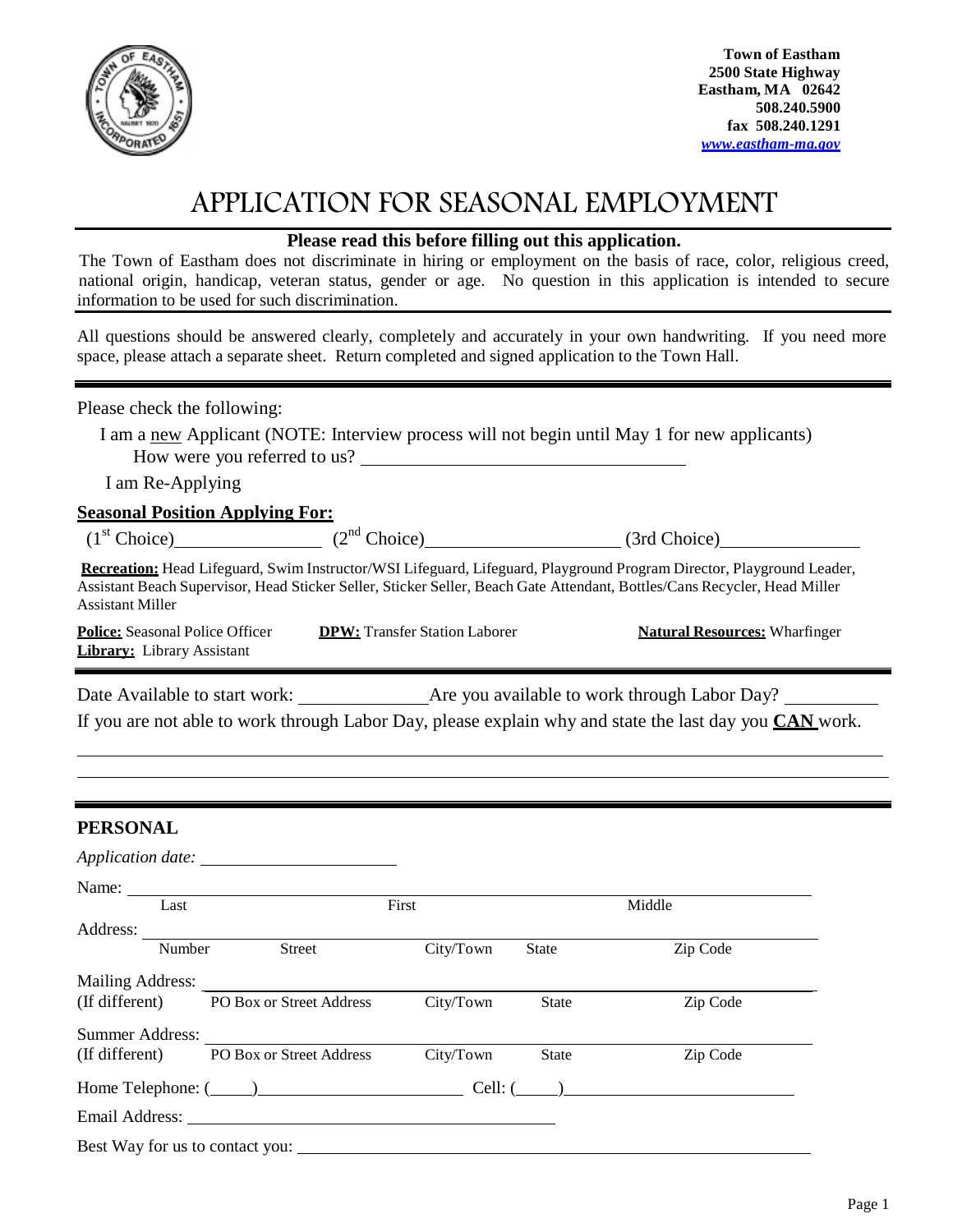## **EDUCATION**

| School                  | Name, Address, City, State | Did you Graduate | Degree |
|-------------------------|----------------------------|------------------|--------|
| High School             |                            |                  |        |
|                         |                            |                  |        |
|                         |                            |                  |        |
| College                 |                            |                  |        |
|                         |                            |                  |        |
|                         |                            |                  |        |
| Graduate School         |                            |                  |        |
|                         |                            |                  |        |
|                         |                            |                  |        |
| <b>Military Service</b> |                            |                  |        |
| (Optional)              |                            |                  |        |
|                         |                            |                  |        |
|                         |                            |                  |        |

### **EMPLOYMENT EXPERIENCE**

Start with your present or last job. Include military service assignments and volunteer activities.

| #1 |                                                                                                                                                                                                                                      |  |
|----|--------------------------------------------------------------------------------------------------------------------------------------------------------------------------------------------------------------------------------------|--|
|    |                                                                                                                                                                                                                                      |  |
|    |                                                                                                                                                                                                                                      |  |
|    |                                                                                                                                                                                                                                      |  |
|    |                                                                                                                                                                                                                                      |  |
|    |                                                                                                                                                                                                                                      |  |
| #2 |                                                                                                                                                                                                                                      |  |
|    |                                                                                                                                                                                                                                      |  |
|    |                                                                                                                                                                                                                                      |  |
|    |                                                                                                                                                                                                                                      |  |
|    |                                                                                                                                                                                                                                      |  |
|    | Reason for leaving: <u>example and the set of the set of the set of the set of the set of the set of the set of the set of the set of the set of the set of the set of the set of the set of the set of the set of the set of th</u> |  |
| #3 |                                                                                                                                                                                                                                      |  |
|    |                                                                                                                                                                                                                                      |  |
|    |                                                                                                                                                                                                                                      |  |
|    | Job Title North Performed                                                                                                                                                                                                            |  |
|    |                                                                                                                                                                                                                                      |  |
|    |                                                                                                                                                                                                                                      |  |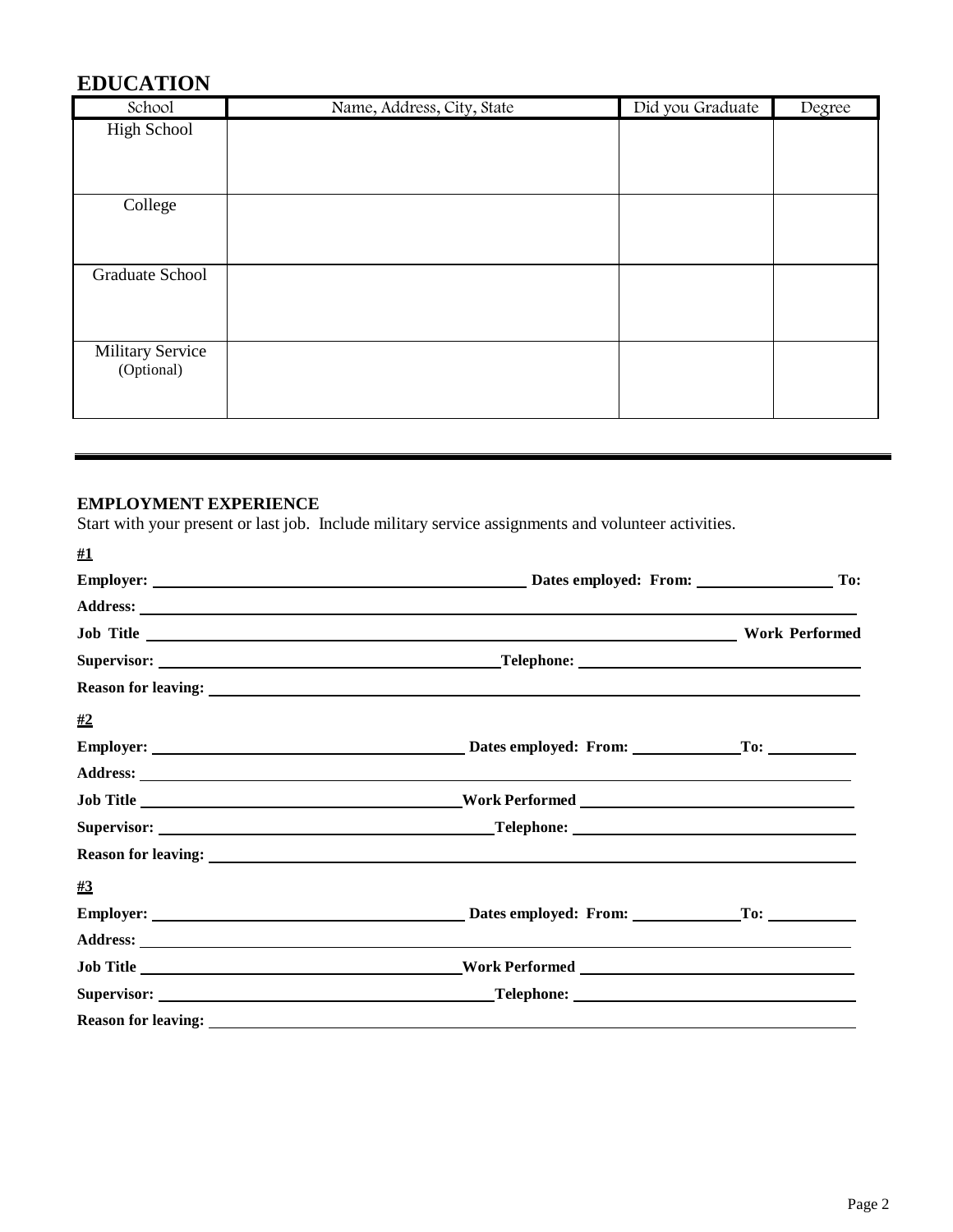## **GENERAL INFORMATION/LICENSES/TRAINING**

| Do you have a valid driver's license? Yes No If yes, enter issuing State and expiration date:                                                                                                                     |                |      |                                            |
|-------------------------------------------------------------------------------------------------------------------------------------------------------------------------------------------------------------------|----------------|------|--------------------------------------------|
| If yes, do you have use of an automobile?<br>Yes                                                                                                                                                                  | N <sub>0</sub> |      |                                            |
| If you are hired and are under the age of 18, can you furnish a work permit?                                                                                                                                      |                |      | N <sub>0</sub><br><b>Yes</b>               |
| <b>For Beach &amp; Recreation Department Jobs</b><br>All Beach & Recreation jobs require CPR. First Aid Preferred. All certifications must be current and copies<br>must be provided to us with this application. |                |      |                                            |
| Do you have a CPR card?                                                                                                                                                                                           | <b>Yes</b>     | No.  | If yes, what is the date of expiration?    |
| Do you have a First Aide card?                                                                                                                                                                                    | Yes.           | No.  | If yes, what is the date of expiration?    |
| Do you have a Lifeguarding card?                                                                                                                                                                                  | Yes            | No . | If yes, what is the date of expiration?    |
| Do you have a Water Safety Instructor card?                                                                                                                                                                       | Yes            | No.  | If yes, what is the date of expiration?    |
| <b>Public Works Laborer</b>                                                                                                                                                                                       |                |      |                                            |
| Do you have a valid CDL License (Class A or B)?<br>(May be required)                                                                                                                                              | Yes            |      | No If yes, what is the date of expiration? |
| Please list other licenses, certifications or experience and /or training you have that is applicable to the job<br>you seek.                                                                                     |                |      |                                            |
|                                                                                                                                                                                                                   |                |      |                                            |
|                                                                                                                                                                                                                   |                |      |                                            |
|                                                                                                                                                                                                                   |                |      |                                            |

## **REFERENCES**

Please list below the name of three professional or work-related references.

| Name and Title | Company | Phone | Years Acquainted |
|----------------|---------|-------|------------------|
|                |         |       |                  |
|                |         |       |                  |
|                |         |       |                  |
|                |         |       |                  |
|                |         |       |                  |
|                |         |       |                  |
|                |         |       |                  |
|                |         |       |                  |
|                |         |       |                  |
|                |         |       |                  |
|                |         |       |                  |
|                |         |       |                  |
|                |         |       |                  |